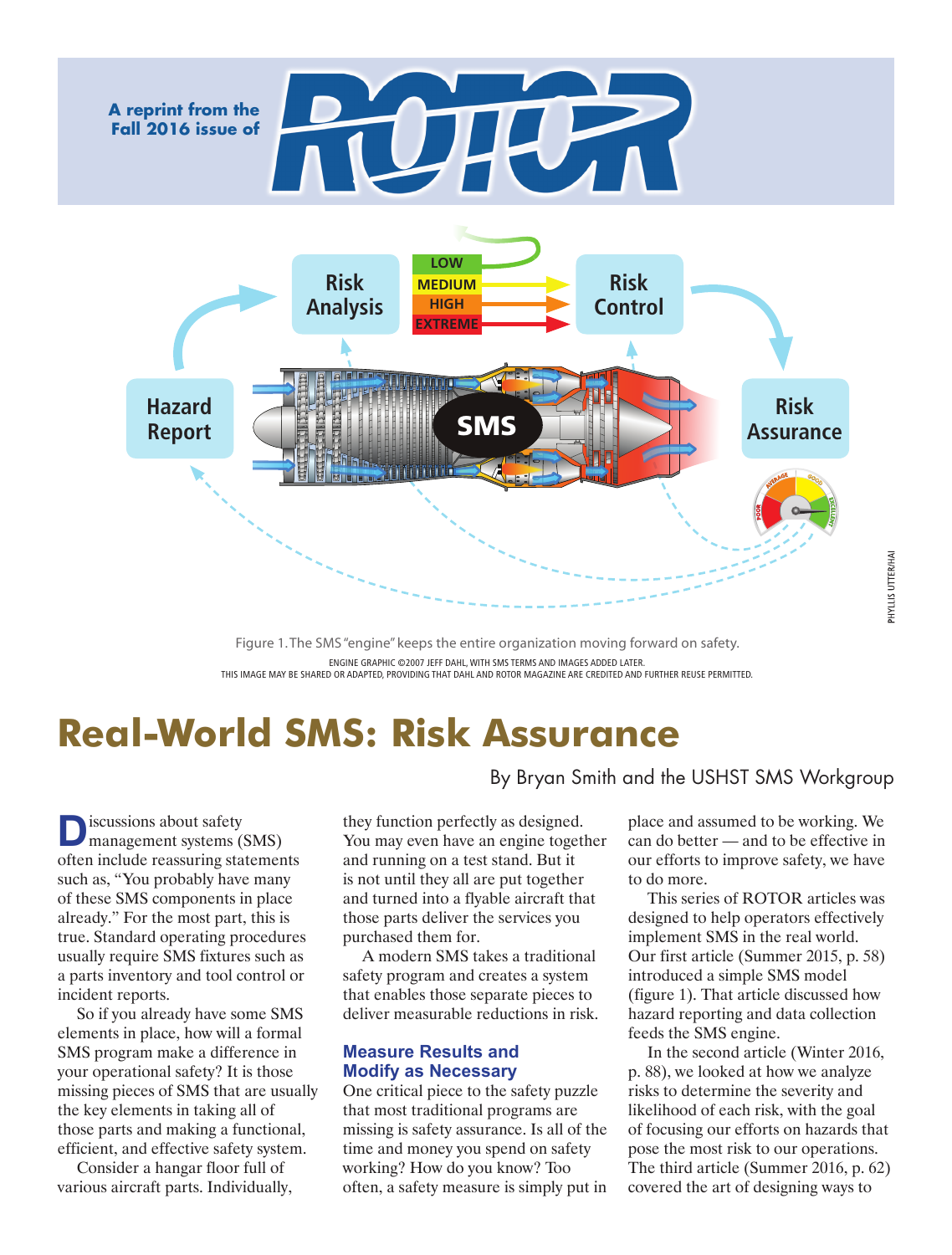control and mitigate risks.

Now, in the fourth and final article of the series, we will look at the next step in the SMS process: risk assurance. This is where we measure the results of our risk controls: Were they effective in reducing risk? Do they need to be adjusted? Let's look at how you can use risk assurance to ensure that your safety program is working.

## **SMS in Action**

Let's say we have determined that bird strikes are a hazard at our operation. The first step in responding to that hazardous condition is to assess the level of risk it presents.

Remember the matrix you used for your risk assessment? Hopefully it had both colors and numbers such as the sample in figure 2 from the IHST SMS Toolkit. It is not important if the red section is paired with higher or lower numbers — we just need a way to distinguish the low-risk hazards from the higher risk ones. In our matrix, a Category 1 hazard presents the highest risk to our operation, and a Category 20 presents the lowest risk. The numerical risk value is based on both the *likelihood* of a hazard leading to an incident and the likely *severity* of the resulting incident or accident.

Our safety committee evaluates the likelihood of a bird strike and determines that they are probable. In addition, the committee believes that a bird strike could create a critical-level accident. The resulting score: bird strikes represent a Category 5 risk.

In other words, the safety committee has determined that a bird strike is likely to occur, and when it does, it is likely to result in an accident that will result in serious damage and/or injury. Sounds like some risk control is required in order to improve the safety of the aircraft and crew.

After conducting some hazard analysis (as explained in our Summer 2016 article), the committee decides to equip all flight crews with helmets and to require crew members in the front seats to have a visor down at all times. These risk controls are aimed at lowering the severity of a bird strike.

In addition, the committee found a large percentage of bird strikes

appeared to be near a specific geographical area, a nature preserve. Hoping to reduce the likelihood of a strike, they implement new training for staff designed to help them plan flights that avoid this high-risk area as often as possible.

## **Create Metrics**

So far, our safety committee has defined the hazard — bird strikes and rated the level of risk it posed to our operation: Category 5. Next, the committee identified several approaches to lessen the severity and likelihood of bird strikes. Now it's time to create metrics around our risk controls.

Metrics are important because they provide context for our risk controls. Metrics tell us where we begin, where we want to go, when we reach our target, and whether our efforts are or are not working.

For example, we note that there were four bird strikes in the last six months. Only 10 percent of our flight crews have helmets with a visor system. This is our starting line.

The committee sets two follow-up dates with associated objectives to help us reach our goal.

The first objective is that within 90 days, all training is complete, helmet bids are received, and a purchase plan is in place. When implementing a new risk control, it's a good idea to create a 90-day phase-in period. The majority of new ideas fail within three months, so building in an early evaluation will enable you to spot implementation issues and possibly tweak strategies.

Next, the committee sets a longerterm objective: after nine months, there will be a 50 percent reduction in the number of bird strikes and 80 percent of crews will have helmets and be wearing them. This longer term objective is nine months out because the committee wants six months of data after the initial 90-day set-up phase.

Why not set an objective of 100 percent for both crew compliance and bird-strike reduction? Remember, these are objectives, not goals. The goal is 100 percent, but in the real world we understand that often it

takes time to get there. Stay realistic and keep the objectives achievable.

# **Measure Implementation and Risk**

At our follow-up dates, it is time to hook up the gauges and check the performance of our SMS engine. We want to measure two specific indicators: implementation and risk.

First, how well was the proposed risk control implemented? We all know that some risk control ideas do not materialize as planned, if they even make it off the paper at all. That idea that sounded so great in the conference room sometimes does not work so well in the cockpit.

So how did we do? Were the helmets purchased? Have flight crews been avoiding the nature preserve as planned? Did they all get trained?

The answers should be more than just yes or no. Just as you created metrics for your objectives, express your progress in numbers as well. How many helmets were purchased? What percentage of training was completed? How many times have crews still flown over the nature preserve?

Second, we want to reevaluate the risk score. Has there been a shift in either the likelihood or severity? If so, what is the score now? Again, we want a number. Safety performance needs to be a fact, not an opinion.

Let's say that after six months of utilizing new flight-planning procedures designed to avoid the nature preserve, we had two bird strikes. This is 50 percent less than the number of strikes in the six months before the new procedures.

Looking at our risk matrix (figure 2), we see that we can lower our likelihood category to occasional, or remote, depending on the definitions set for each category by your committee (see Winter 2016, p. 88 for more information on category definitions). Simply reducing the likelihood of a bird strike lessened the risk. If we continue to implement this new procedure, we may see the number of strikes decrease even further in the following six months, changing that risk score even more.

If we have been successful in purchasing and using helmets with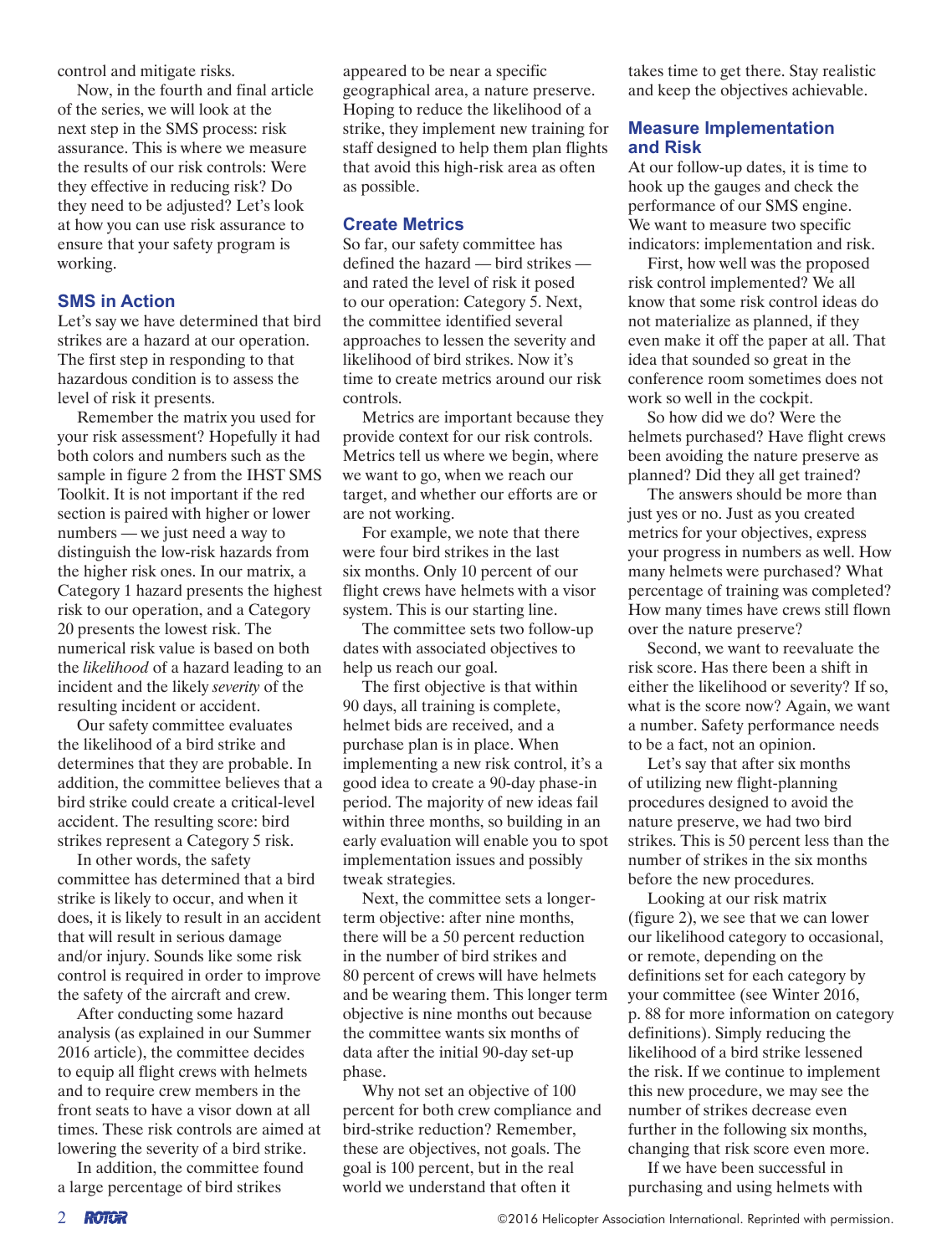Figure 2. A sample risk assessment matrix.

|                      | <b>LIKELIHOOD</b> |                |                   |           |            |
|----------------------|-------------------|----------------|-------------------|-----------|------------|
| <b>SEVERITY</b>      | <b>Frequent</b>   | Probable       | <b>Occasional</b> | Remote    | Improbable |
| I. Catastrophic      | 1                 | $\overline{2}$ | 4                 | 8         | 12         |
| <b>II.</b> Critical  | 3                 | 5              | 6                 | <b>10</b> | 15         |
| <b>III. Marginal</b> | 7                 | 9              | 11                | 14        | 17         |
| IV. Negligible       | 13                | 16             | 18                | 19        | 20         |

visors, the severity element of our risk score will be lowered as well. Let's say that regular use of helmets and visors lowers the severity of a bird strike to marginal.

# **Safety by the Numbers**

By implementing our risk control plan, we have lowered the risk posed to our operation by bird strikes from a Category 5 (probable and critical) to a Category 11 (occasional and marginal). We now have a definite, quantified answer when asked about the benefits of implementing the risk controls.

When questioned about the increased fuel costs from using alternate flight routes or additional funds for helmets, the best answer a safety officer working outside of the SMS process could give is often "Yes, it seems to be working." This is a subjective statement that could easily be argued against.

With the benefit of the data-driven SMS process, we have a much better answer when flight crews question the necessity of doing additional work or adjusting to new equipment. Now our answer is "Yes, it is working. Our incident rate has decreased 50 percent, and the severity of a bird strike the risk of one turning into a critical incident — has been decreased from a high to moderate risk level. Overall, the risk score associated with this hazard has improved 54.5 percent."

Your results may not be a 100 percent reduction of the risk. In fact, in the real world, they probably won't. We can lower the likelihood of a bird strike and lessen its severity, but without taking birds out of the air, there isn't a way to eliminate the risk. But SMS is not about eliminating risk. It's about analyzing hazards, targeting the ones that pose the most risk, and employing data-driven strategies to decrease the risk.

# **Focus on What Works**

You devil's advocates out there have noticed that this is a best-case scenario; in the real world, things do not always go according to plan. You are right.

How often have you encountered safety training, equipment, or procedures that simply do not work? For most, several examples come to mind. It's bad enough that they don't accomplish their purpose of making us safer. Even worse, those lame-duck items linger around, dragging down our operations and adding work to an already busy day for no discernable reason.

Why is it so difficult to abandon them? Often it is because of fear. Safety policies and procedures, once established, become unquestioned gospel. Few of us are willing to get rid of them unless we are 100 percent certain that eliminating the element in question will not lead to disaster down the road.

We all have ineffective safety "stuff" in our operations. SMS can help us fix that. Remember, one way in which SMS is a different approach to safety is its emphasis on metrics and data. We use a numeric score in our risk assessment matrix so we can keep focused on the hazards that pose serious risk to our operations and not be sidetracked by those that don't. When we plan risk controls, we use metrics to create a baseline of where we started and metrics to define what success looks like. During our risk assessment, we measure progress

numerically, so we can keep controls that work and adjust or eliminate those that don't.

# **Real-World Implementation**

Unfortunately, in the real world, risk controls are not always successful. But because our risk controls are based on metrics that can be analyzed, we can go back and see what part of the implementation plan did or didn't work. Let's look at the four different scenarios (figure 3) that can occur when you implement a risk control in an effort to improve a risk score.

#### *Effective Implementation, Improved Risk Score*

This scenario is the best case possible: your implementation plan was carried out successfully, and your objectives were met. The result is an improved risk score.

Continue to measure the performance of your risk control and tweak the implementation plan as necessary. We need to ensure the risk control continues to perform as expected, and to try to reduce risk even more if possible. Also, data is generally not considered valid until you have about two years' worth. Continuing to monitor performance will help confirm the improvement was not just coincidence.

### *Poor Implementation, No Improvement in Risk Score*

Sometimes, when we look at the implementation portion of a risk control, we see that the risk control was not implemented as planned. There are numerous reasons why this could happen: lack of funding, poor training, uncooperative staff, incompatibility with real-world operations, and so on. As a result, the targeted risk score is not improving. Instead, it is the same or even worse.

It is time to tell your safety committee that the plan is not working because of poor implementation. Some plans are great on paper, but difficult or impossible to implement.

Don't be in love with the plan, be in love with results. The team needs to determine what is stalling the process and either fix it or design a new implementation plan.